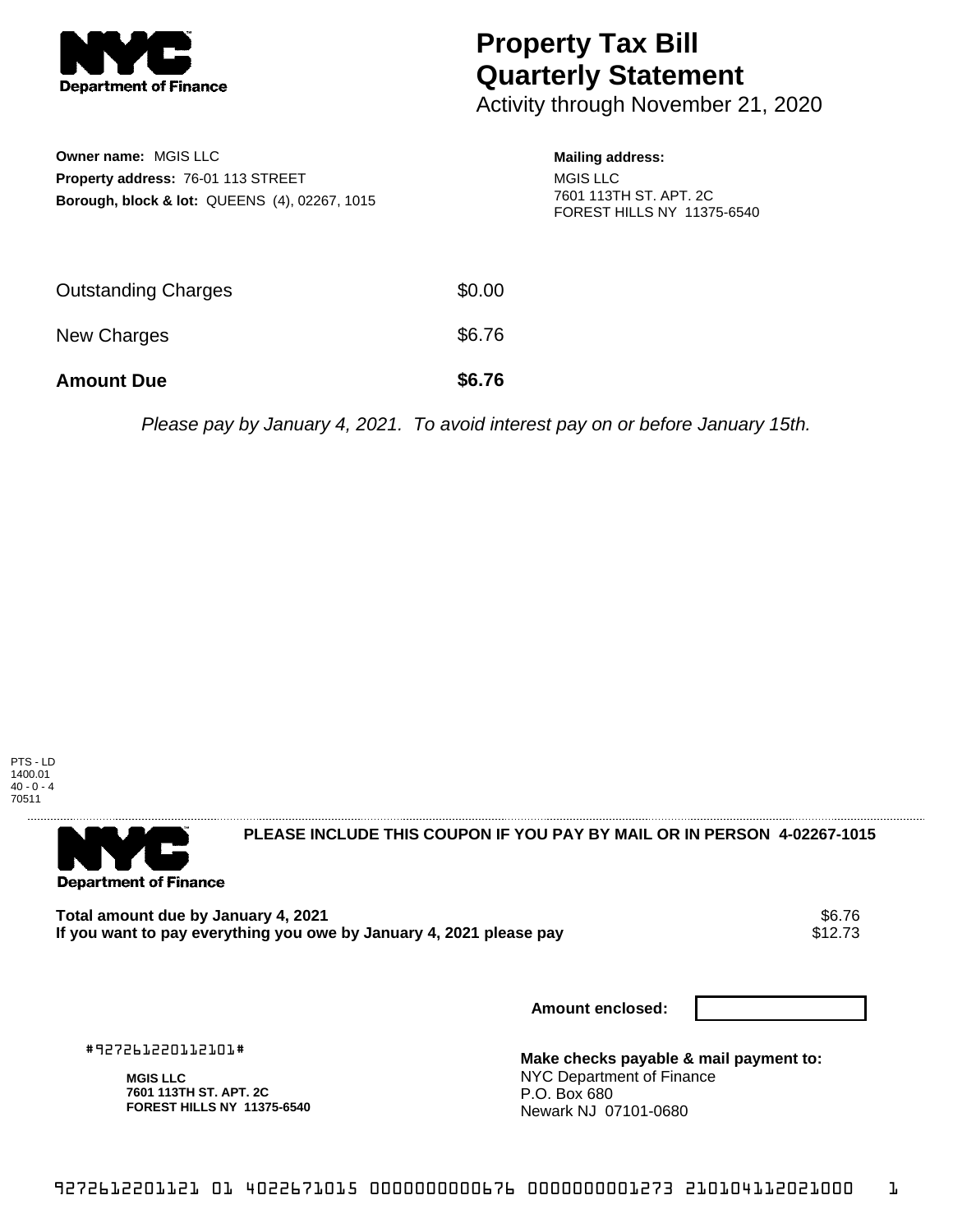

| <b>Billing Summary</b>                                                     | <b>Activity Date Due Date</b>           | Amount       |
|----------------------------------------------------------------------------|-----------------------------------------|--------------|
| Outstanding charges including interest and payments                        |                                         | \$0.00       |
| <b>Finance-Property Tax</b>                                                | 01/01/2021                              | \$0.00       |
| <b>Adopted Tax Rate</b>                                                    |                                         | \$6.76       |
| <b>Total amount due</b>                                                    |                                         | \$6.76       |
| <b>Tax Year Charges Remaining</b>                                          | <b>Activity Date</b><br><b>Due Date</b> | Amount       |
| <b>Finance-Property Tax</b>                                                | 04/01/2021                              | \$0.00       |
| <b>Adopted Tax Rate</b>                                                    |                                         | \$6.76       |
| Total tax year charges remaining                                           |                                         | \$6.76       |
| If you want to pay everything you owe by January 4, 2021 please pay        |                                         | \$12.73      |
| If you pay everything you owe by January 4, 2021, you would save:          |                                         | \$0.79       |
| How We Calculated Your Property Tax For July 1, 2020 Through June 30, 2021 |                                         |              |
|                                                                            | Overall                                 |              |
| Tax class 4 - Commercial Or Industrial                                     | <b>Tax Rate</b>                         |              |
| Original tax rate billed                                                   | 10.5370%                                |              |
| New Tax rate                                                               | 10.6940%                                |              |
| <b>Estimated Market Value \$21,682</b>                                     |                                         |              |
|                                                                            |                                         | <b>Taxes</b> |
| <b>Billable Assessed Value</b>                                             | \$8,610                                 |              |
| <b>Taxable Value</b>                                                       | \$8,610 x 10.6940%                      |              |
| <b>Tax Before Abatements and STAR</b>                                      | \$920.76                                | \$920.76     |
| Annual property tax                                                        |                                         | \$920.76     |
| Original property tax billed in June 2020                                  |                                         | \$907.24     |
| <b>Change In Property Tax Bill Based On New Tax Rate</b>                   |                                         | \$13.52      |

Please call 311 to speak to a representative to make a property tax payment by telephone.

For information about the interest rate charged on late payments, visit nyc.gov/taxbill.

## **Home banking payment instructions:**

- 1. **Log** into your bank or online bill pay website.
- 2. **Add** the new payee: NYC DOF Property Tax. Enter your account number, which is your boro, block and lot, as it appears here: 4-02267-1015 . You may also need to enter the address for the Department of Finance. The address is P.O. Box 680, Newark NJ 07101-0680.
- 3. **Schedule** your online payment using your checking or savings account.

## **Did Your Mailing Address Change?**

If so, please visit us at **nyc.gov/changemailingaddress** or call **311.**

When you provide a check as payment, you authorize us either to use information from your check to make a one-time electronic fund transfer from your account or to process the payment as a check transaction.